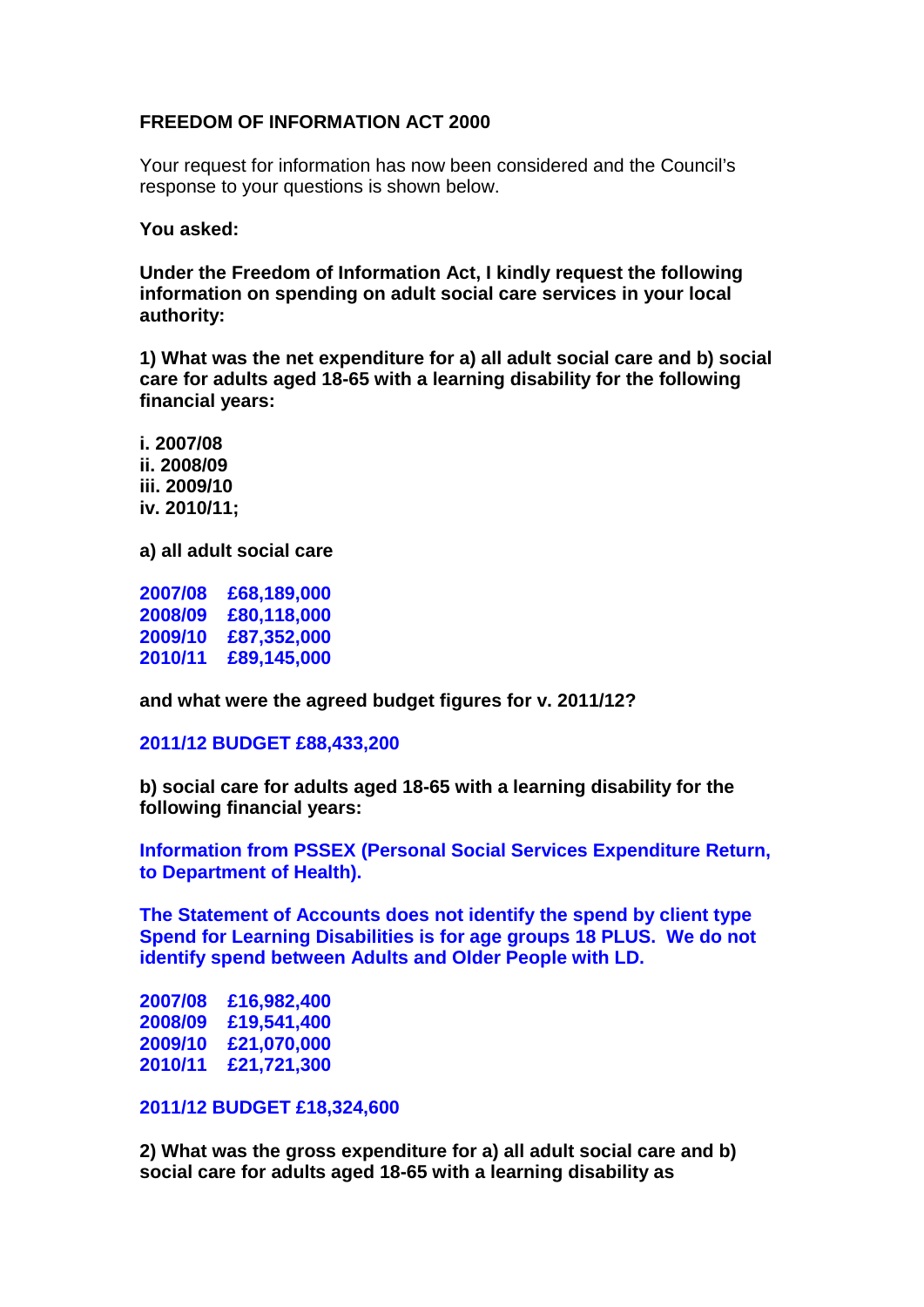**percentages of the council's total expenditure for the following financial years:**

**i. 2007/08 ii. 2008/09 iii. 2009/10 iv. 2010/11;**

**a) all adult social care**

| £103,957,000. | <b>12.17% of Council Spend</b> |
|---------------|--------------------------------|
| £105,211,000. | <b>11.11% of Council Spend</b> |
| £115,815,000. | <b>10.85% of Council Spend</b> |
|               | 9.57% of Council Spend         |
|               | 2010/11 £122,049,000.          |

**and as percentages of the agreed budget figures for v. 2011/12?**

**2011/12 BUDGET £117,363,700. 13.69% of Council Spend**

**b) social care for adults aged 18-65 with a learning disability as percentages of the council's total expenditure for the following financial years:**

**Information from PSSEX (Personal Social Services Expenditure Return, to Department of Health)**

**The Statement of Accounts does not identify the spend by client type Spend for Learning Disabilities is for age groups 18 PLUS. We do not identify spend between Adults and Older People with LD.**

| 2007/08 | £28,006,000. | <b>3.28% of Council Spend</b> |
|---------|--------------|-------------------------------|
| 2008/09 | £29,589,000. | <b>3.13% of Council Spend</b> |
| 2009/10 | £32,853,000. | <b>3.08% of Council Spend</b> |
| 2010/11 | £35,733,000. | 2.80% of Council Spend        |
|         |              |                               |

**2011/12 BUDGET £34,629,100. 4.04% of Council Spend**

**3) How much a) gross and b) net funding for all adult social care has been allocated in the 2012/13 draft budget:**

**i) in cash terms**

**Draft Net budget allocated in 2012/13 for Adult Social Care is £79,002,700**

**ii) as a percentage of the total draft budget?**

**This equates to approximately 28% of the Council's total draft Net Budget.**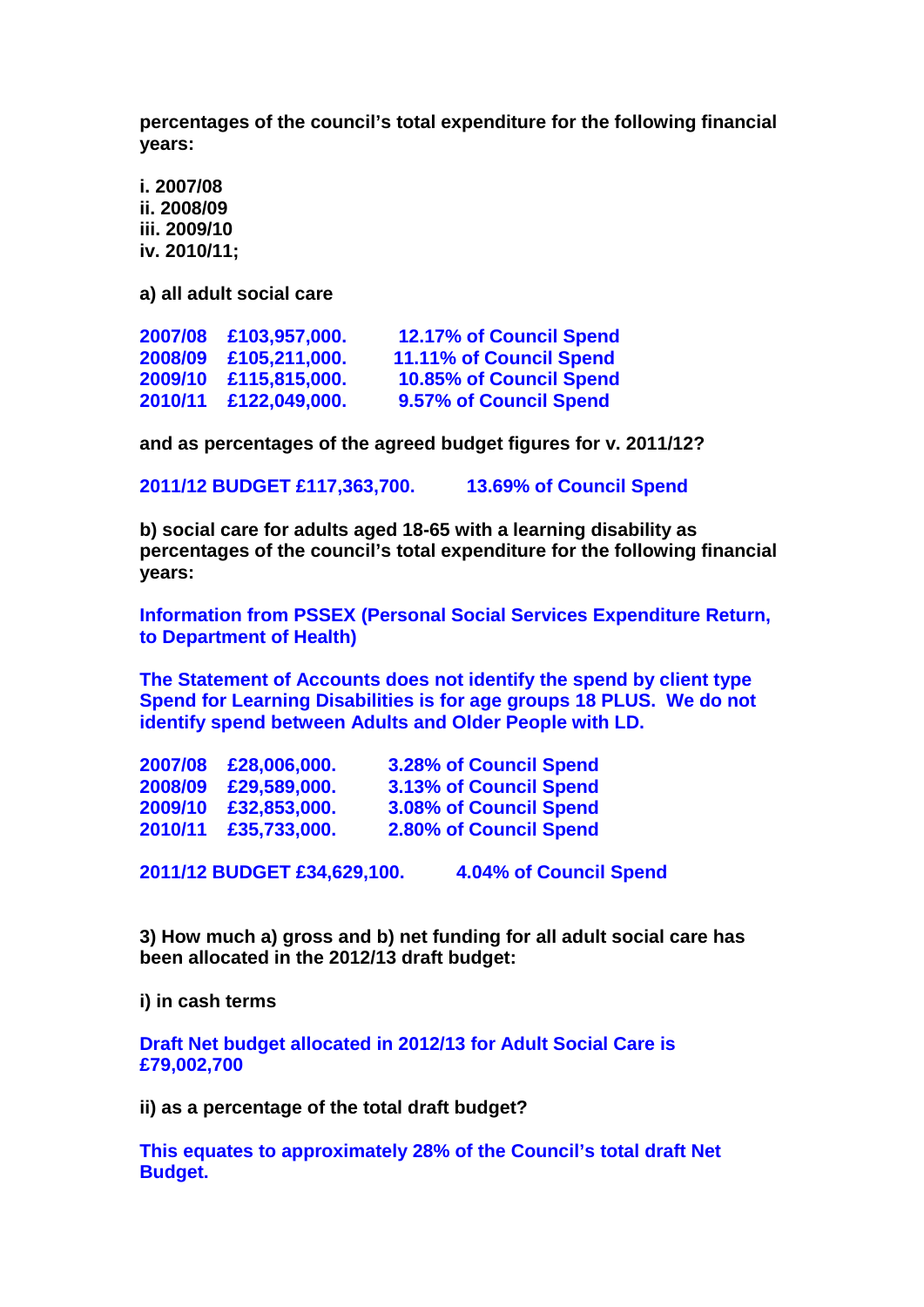**We have not yet calculated the draft Gross Budget. Leicester City Council does not hold this information. This part of this letter acts as a refusal notice under section 17.1 of the Freedom of Information Act 2000 because, in accordance with section 1.1 of the Act, the information is not held.**

**4) How much a) gross and b) net funding for social care for adults aged 18-65 with a learning disability has been allocated in the 2012/13 draft budget:**

**i) in cash terms ii) as a percentage of the total draft budget?**

**We do not have our budgets broken down to this level at this point in time.**

**Leicester City Council does not hold this information. This letter acts as a refusal notice under section 17.1 of the Freedom of Information Act 2000 because, in accordance with section 1.1 of the Act, the information is not held.**

**Please note that actual spending includes depreciation and impairment costs, apportionment of support service infrastructure costs and a proportionate share of FRS17 liability (pension deficit costs as at 31st March each year and employee benefits accruals such as accrued annual leave). However, we do not budget for such costs at service level as they are not directly controllable by Adult Services managers. Therefore comparing previous years' actual spending to budgets on a service by service basis is not a true like-for-like comparison.**

The legislation allows you to use the information supplied for your own personal use. Please be aware that any commercial or other use, for example publication, sale, or redistribution may be a breach of copyright under the Copyright, Designs and Patents Act 1988 as amended unless you obtain the copyright holder's prior permission.

Not all the information that is supplied which is covered by copyright will be the Council's copyright, for example it may be the copyright of a government department or another Council. You should seek either the Council's consent or their consent as appropriate. The Council is willing to advise you of any such potential issues on request. In order to make a request to re-use the information please contact the Information Governance Manager using the details below.

If you are dissatisfied with the handling of your request please write to: **Information Governance Manager Information and Support Leicester City Council**